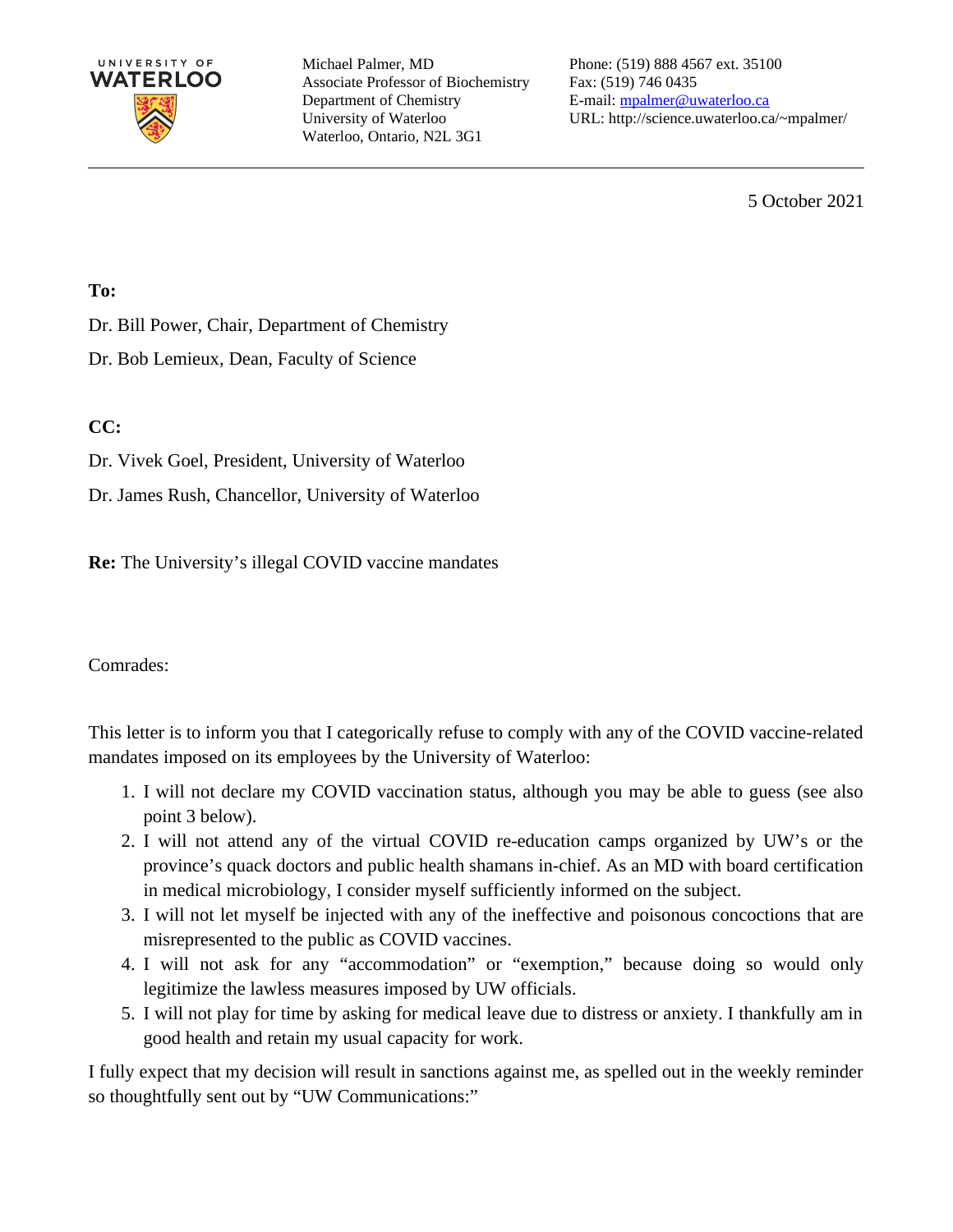*Employees will be subject to progressive remedial action ranging from actions such as changes to required duties, placement on leave and/or other sanctions up to and including termination of employment.*

These threats will not induce me to change my mind; nor do I expect this letter to change yours. My reason for writing is simply to give you some time to decide how you will deal with the two classes (Chem 430/Pharmacology and Chem 432/Advanced metabolism) which I am currently teaching.

Should the UW Revolutionary Council have resolved that all refuseniks must be relieved of their duties immediately after the vaccination deadline, that is, halfway through the term, then it will be best if you immediately start looking for someone to take over my classes. I am prepared to fully cooperate with that person or those persons, so as to minimize the disruption for the students in my classes. On the other hand, should I be permitted to serve out the term, I would appreciate a note from you to that effect.

This concludes the actionable part of my letter. In the remainder, I would like to add some general perspective to the issue of the vaccine mandates. Since on previous occasions you have proven yourselves steadfast and unassailable by any and all reasoned arguments, I will mostly skip that part today. I will only note briefly that evidence showing the vaccines' complete lack of efficacy and of safety continues to accumulate  $[1-4]$  $[1-4]$ , and that closer to home the media recently reported the sudden deaths of four young students from Guelph, Queens, and Ottawa Universities; from the limited information provided, these deaths look very much like adverse vaccine effects. Instead of elaborating further, let me quote, anonymously, from some of the letters which I have received from UW colleagues, students, and students' parents.

### **A message from the mother of a student**

It's with a broken heart that I must tell you my son will be going for the poison injection sometime this week. He is doing it under coercion and under duress and under threat of being kicked out of his program. Ultimately it is his decision and he knows I am 100% against it. It truly breaks my heart—I have protected him this long but the Ford government and University of Waterloo have taken away that right and freedom. For that I will never come back from. It will also likely tear my family apart as it now remains hanging by a thread.

### **A message from a faculty colleague**

After a long and painful thought process, and seeing how this whole situation was seriously affecting my mental health, I made the difficult decision to get the second dose of vaccine. I am fully aware of the risks and assume them. I did not do this because I suddenly agreed with the mandates, turned against anti-vaccine people or believed vaccines were the ultimate solution. No, I made the decision because I knew that, in my case (and I speak for myself only) it was the only possible route to go back to a state of calm and peace, despite the possible long-term consequences. The truth is that the anxiety was already taking a huge toll on my health and I knew I couldn't stay there for long, it was taking all my energy away from what counts the most to me, my kids and personal projects outside the university, personal projects related to creation and help to others. I made a sacrifice, I am aware of this, but to me, after careful thought, it was the only possible route. I own a house on my own and have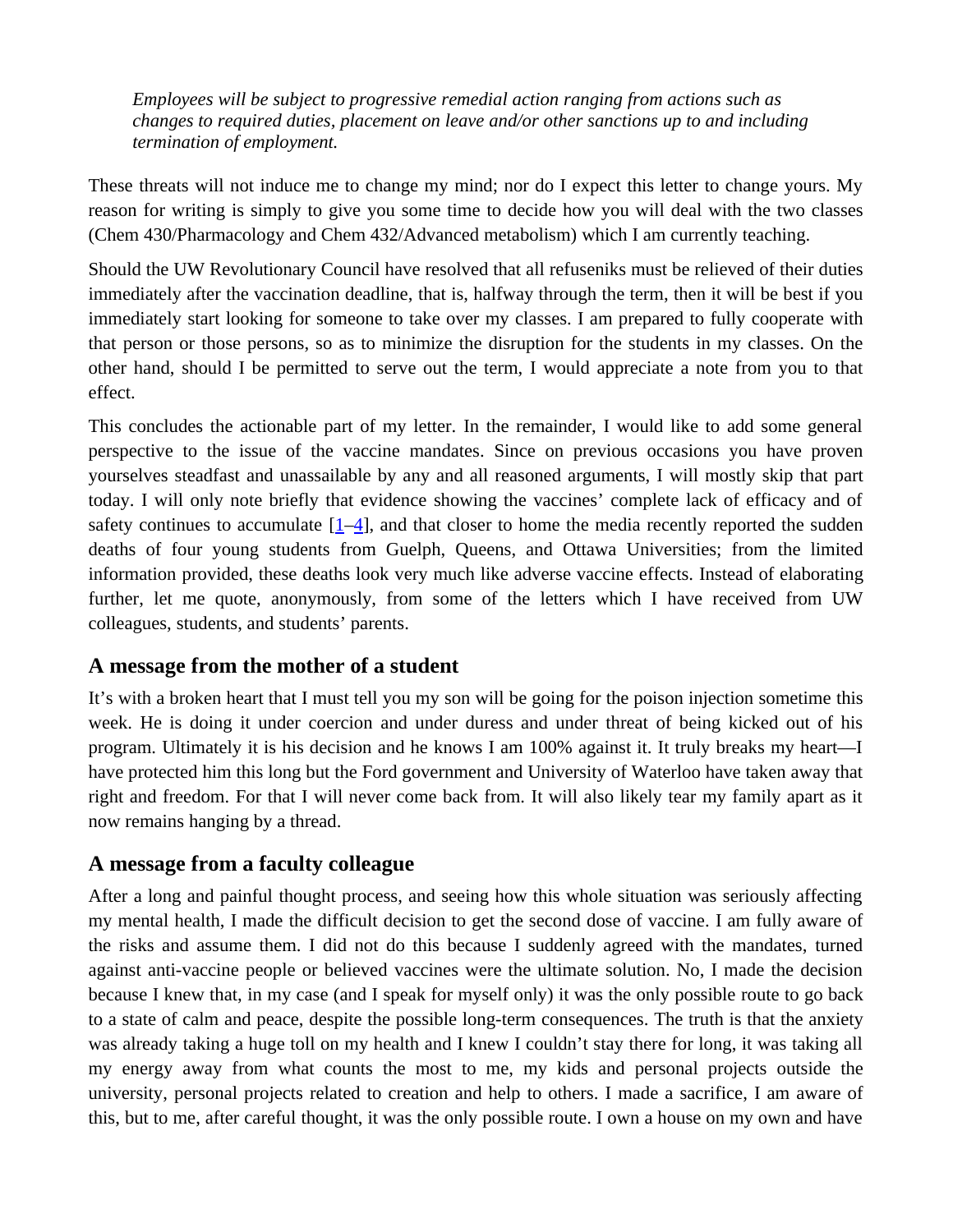kids to take care of. I very humbly think I have a personal mission to create and help people in a personal way … I was in such a bad place that I was unable to continue my mission. My decision might cost me a lot in the future, but it was made out of good intentions and to be able to remain in a state of peace and love.

## **A message from a staff member**

I am now on medical leave because even though I have autoimmune disorders, they are not acceptable [reasons for medical exemption], therefore, I am "losing it" … stressed more than ever in my life.

Many employees do not know what we are going through and the extent of the coercion that is going on.

When I told my boss that someone was walked off campus by UW Police he didn't really believe me and said … who told you that? I said, the guy that got walked off … he video taped it. My boss was shocked! He also did not know what the exemption form was asking so I read it to him … he was shocked about that too!

... I even spoke with someone at HR, and she was not aware of what the exemption form was asking and she was also not aware that doctors are being threatened by the CPSO.

People that have been vaxxed do not know this. They do not know what we are going through!

This mental, emotional and physical trauma is the worst I have ever experienced in my life. Even worse than when my mother passed away. I say physical trauma too because I hold all my stress in my upper body (neck, shoulder, upper back area). It was getting better while I was working at home. In the past I exhausted all of my benefits, but in the last year I did not because I didn't need to go as often. Well it has all come back now! I'm afraid to go to an appointment because I can't control my emotions right now and don't want to have a meltdown in front of anyone.

Even going out in public right now is hard sometimes. I could be fine and then all of a sudden I am crying!! So frustrating and exhausting!

# **A message from a student**

You may remember us talking many months over email, where I was expressing my concern toward the mandatory vaccination. Your advice for me was to seek out a new jurisdiction—one that does not mandate vaccination. At first, this caught me off guard. I still wanted to attend UW and stay in Ontario. But my family and I just landed in Texas over the weekend. We are here to stay, and I want to thank you for giving me an open mind.

A couple days ago, I received an email from Laurier (I am a double degree student) stating I would be removed from online classes and suspended from future terms if I decided to remain unvaccinated. This was really the final nail in the coffin. Unsure before, I am now beginning to work on my application to the University of Texas.

# **Conclusion**

These quotes should sufficiently illustrate to you what you and your comrades are doing to the people you pretend to be protecting.